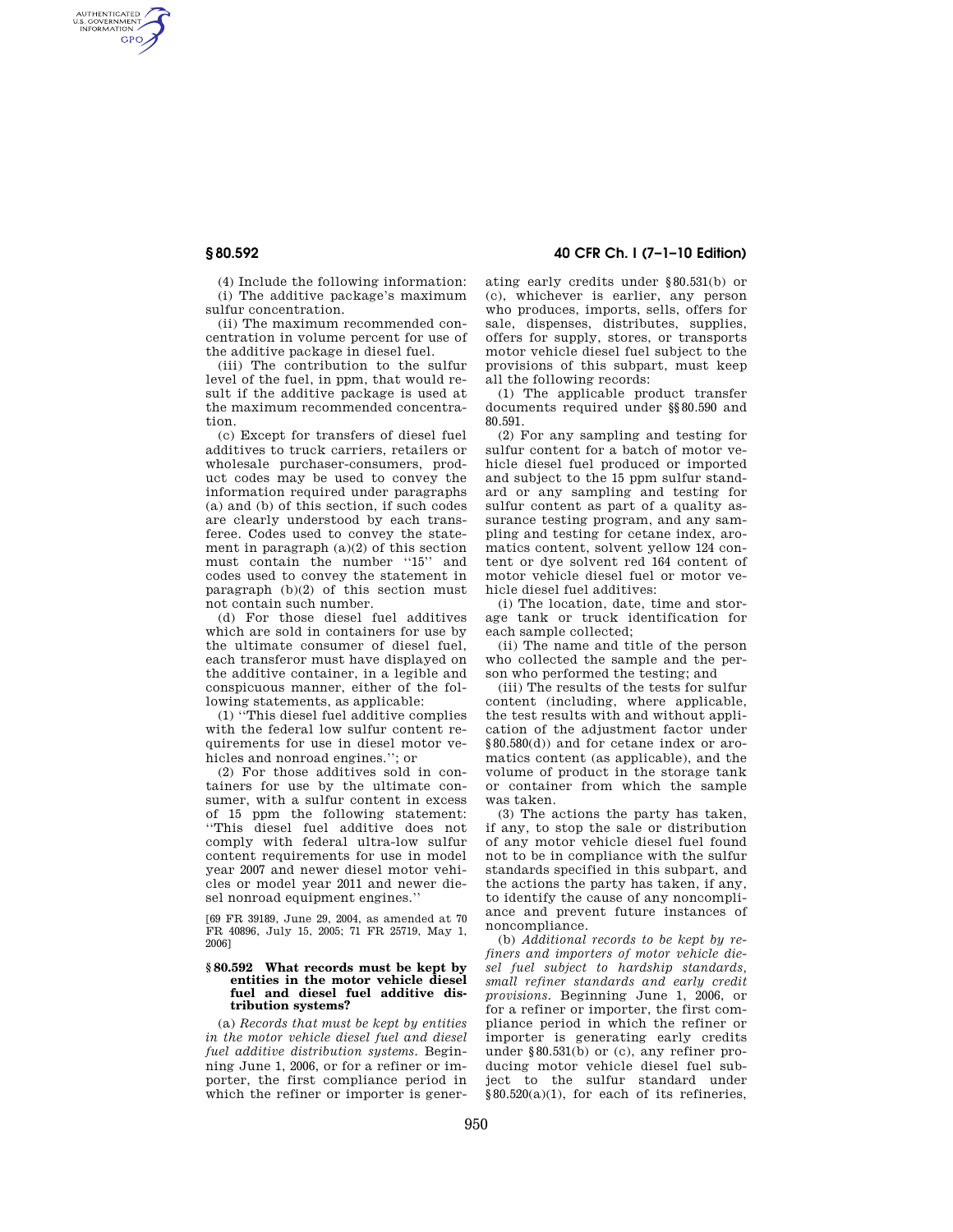## **Environmental Protection Agency § 80.592**

and any importer importing such motor vehicle diesel fuel, shall keep records that include the following information for each batch of motor vehicle diesel fuel produced or imported:

(1) The batch volume.

(2) The batch number, assigned under the batch numbering procedures under §80.65(d)(3).

(3) The date of production or import.

(4) A record designating the batch as motor vehicle diesel fuel meeting the 500 ppm sulfur standard or as motor vehicle diesel fuel meeting the 15 ppm sulfur standard.

(5) For foreign refiners, the designations and other records required to be kept under §80.620.

(6) In the case of importers, the designations and other records required under §80.620(o).

(7) Information regarding credits, kept separately for each calendar year compliance period, kept separately for each refinery and in the case of importers, kept separately for imports into each CTA, and designated as motor vehicle diesel fuel credits and kept separately from NRLM credits, as follows:

(i) The number of credits in the refiner's or importer's possession at the beginning of the calendar year;

(ii) The number of credits generated;

(iii) The number of credits used;

(iv) If any were obtained from or transferred to other parties, for each such other party, its name, its EPA refiner or importer registration number consistent with §80.593(d), in the case of credits generated by an importer the port and CTA of import of the diesel fuel that generated the credits, and the number obtained from, or transferred to, the other party;

(v) The number in the refiner's or importer's possession that will carry over into the subsequent calendar year compliance period; and

(vi) Commercial documents that establish each transfer of credits from the transferor to the transferee.

(8) The calculations used to determine compliance with the volume requirements of this subpart.

(9) The calculations used to determine the number of credits generated. (10) A copy of reports submitted to EPA under §80.593.

(c) *Additional records importers must keep.* Any importer shall keep records that identify and verify the source of each batch of certified diesel fuel program foreign refiner DFR-Diesel and non-certified DFR-Diesel imported and demonstrate compliance with the requirements under §80.620.

(d) *Length of time records must be kept.*  The records required in this section shall be kept for five years from the date they were created, except that records relating to credit transfers shall be kept by the transferor for 5 years from the date the credits were transferred, and shall be kept by the transferee for 5 years from the date the credits were transferred, used or terminated, whichever is later.

(e) *Make records available to EPA.* On request by EPA, the records required in this section must be made available to the Administrator or the Administrator's representative. For records that are electronically generated or maintained, the equipment and software necessary to read the records shall be made available, or if requested by EPA. electronic records shall be converted to paper documents which shall be provided to the Administrator's authorized representative.

(f) *Additional records to be kept by aggregated facilities consisting of a refinery and a truck loading terminal.* In addition to the records required by paragraph (a) of this section, such aggregated facilities must also keep the following records beginning June 1, 2006:

(1) The following information for each batch of motor vehicle diesel fuel produced by the refinery and sent over the aggregated facility's truck rack:

(i) The batch volume;

(ii) The batch number, assigned under the batch numbering procedures under  $\S 80.65(d)(3)$  and  $80.502(d)(1)$ ;

(iii) The date of receipt or import;

(iv) A record designating the batch as motor vehicle diesel fuel meeting the 500 ppm sulfur standard or as motor vehicle diesel fuel meeting the 15 ppm sulfur standard; and,

(v) A record indicating the volumes that were either taxed, dyed, or dyed and marked.

(2) Volume reports for all motor vehicle diesel fuel from external sources (*i.e.,* from another refiner or importer),